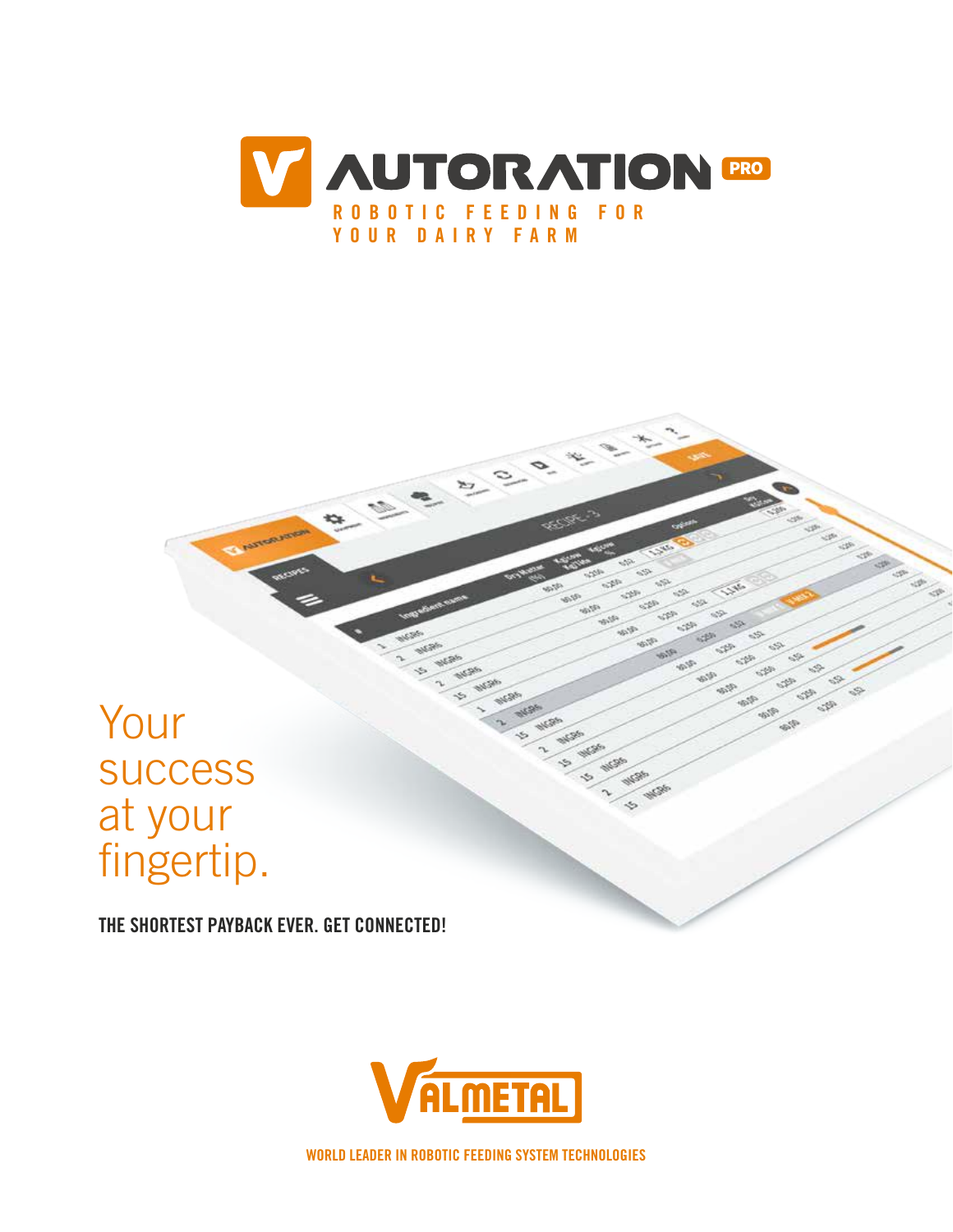

# **Efficiency**

Quality of life

**Earnings** 



**Time** 

**Productivity** 



| 東京東京名きます方法                          | $\blacksquare$ $\blacksquare$<br>$\frac{1}{2}$ |
|-------------------------------------|------------------------------------------------|
|                                     | <b>BENDER</b>                                  |
| <b>ALMETAL</b><br><b>AUTORATION</b> | <b>CONTROLES</b><br>ECH<br>БÀ                  |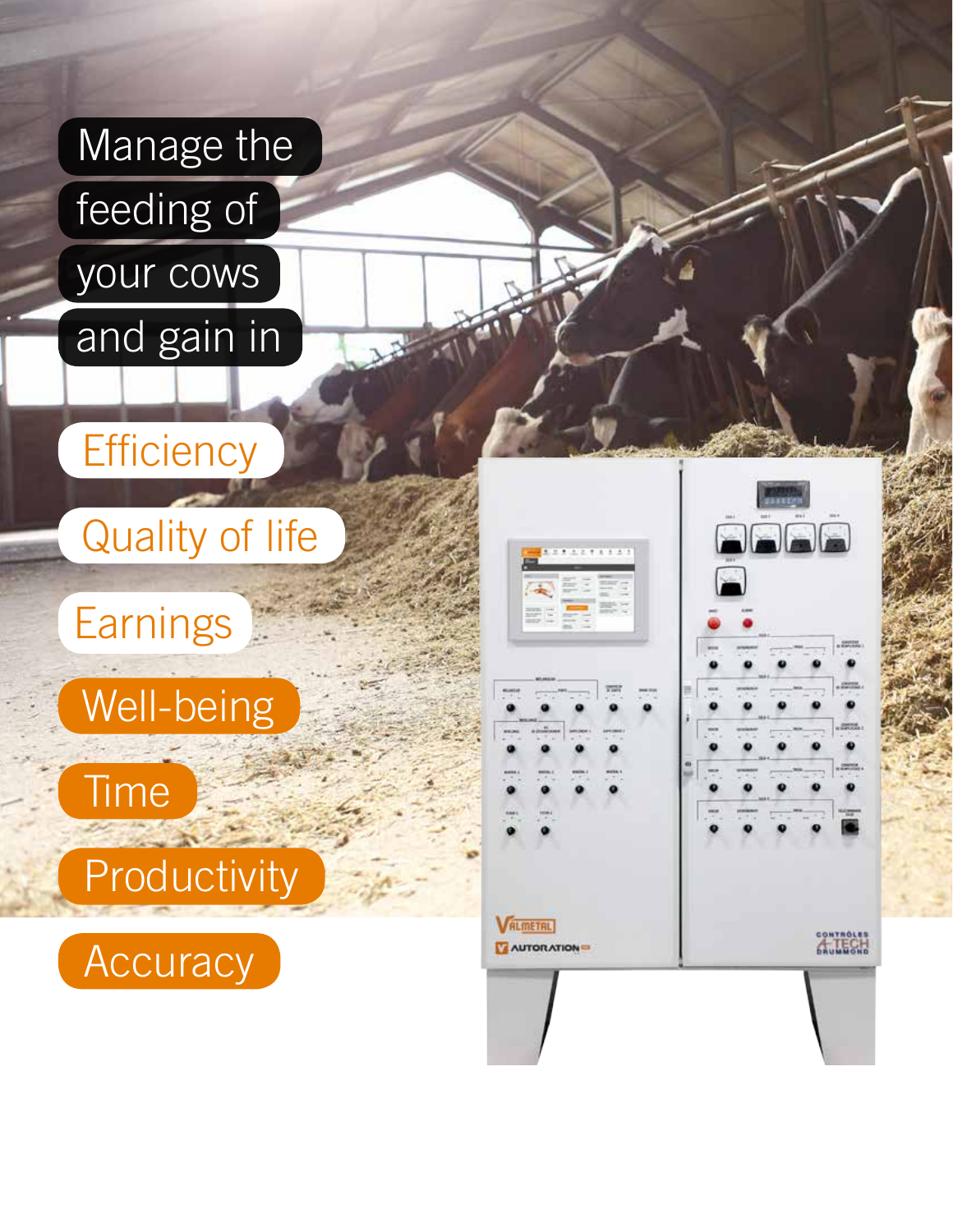## Simple

Our specialized technicians will help you learn step by step how to deal with the Autoration system. Remotely or on site, you can count on a premium quality service.

### Accessible

Developped by user-experience experts, ergonomy and simplicity will make your life easier.



AUTORATION CAN HELP MANAGE:

INGREDIENTS RECIPES



EQUIPEMENT

SEQUENCE





AND MUCH MORE...





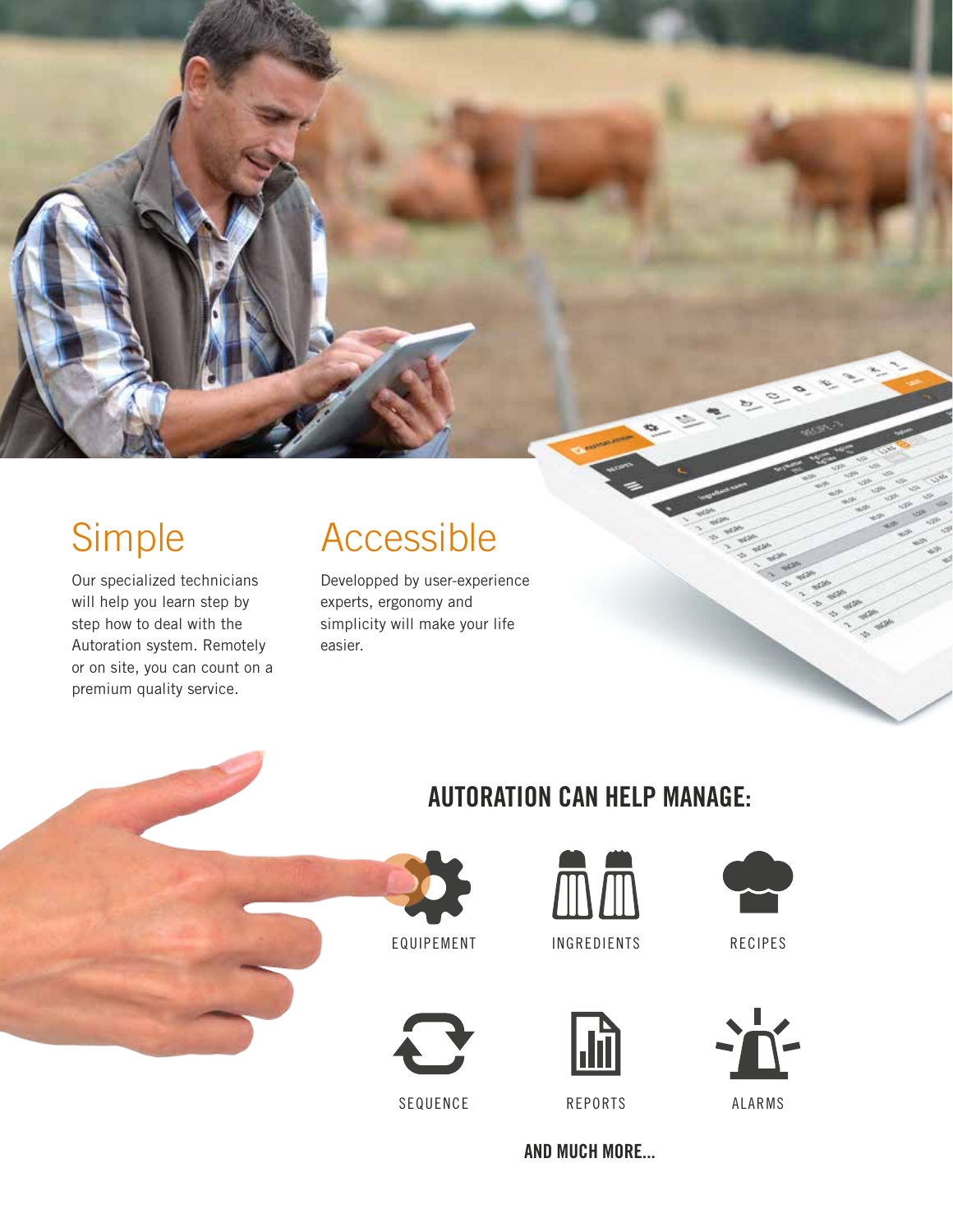

#### **CONNECTED**

Get conneted anytime, anywhere in the world with our notification system using emails, SMS and much more.



#### **SAFETY**

The only system on the market whose incoming and outgoing connections (remotely) are 100% secure (avoiding any intrusion or virus).



#### ULTRA-FAST

Industrial computer 100% dedicated to the Autoration Pro robotic system developed by our engineers and working on a Windows 7 interface.



MULTIPLATFORM Compatible with Android® and Apple® technologies for tablets and mobiles.\*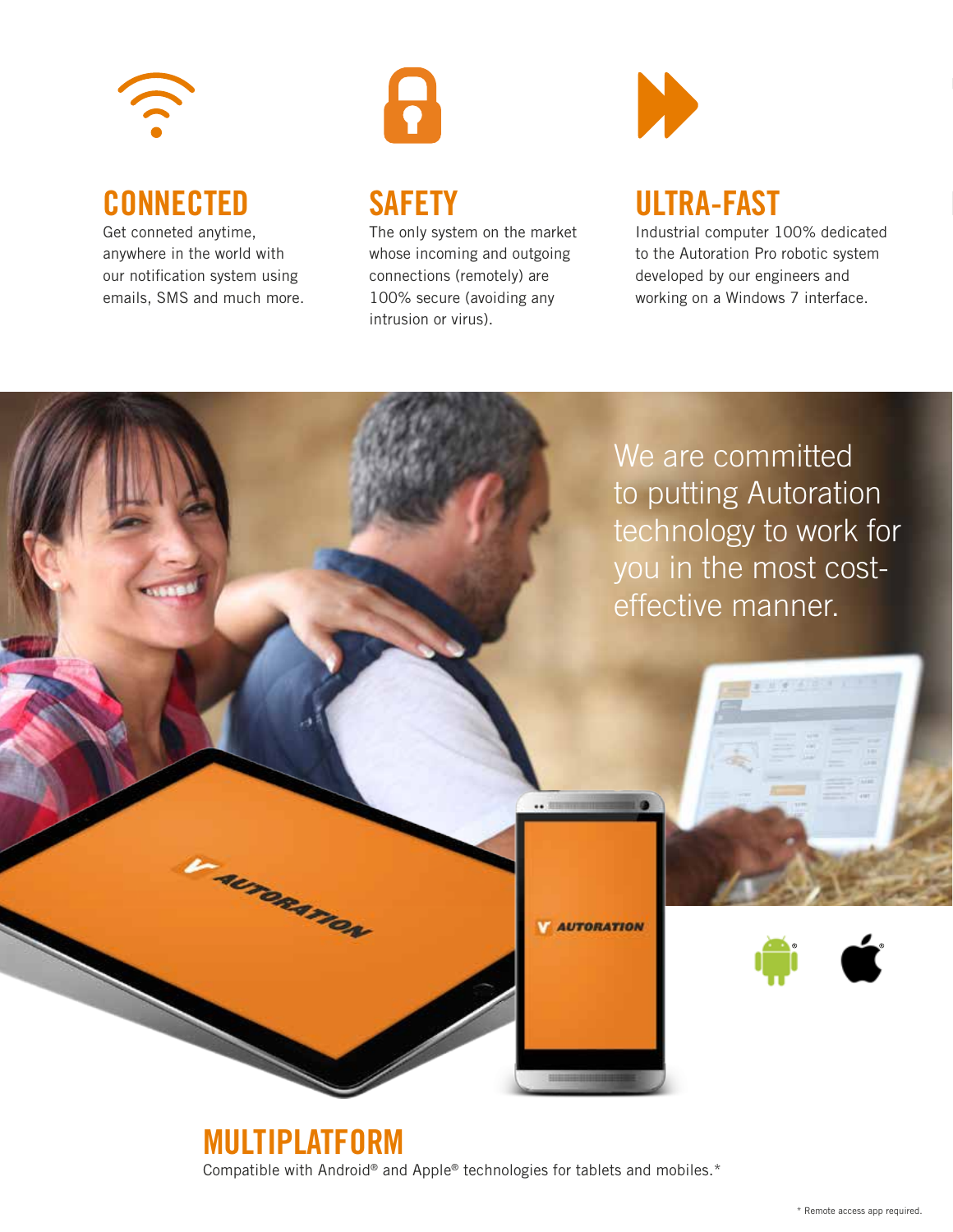

## Real time notifications

No matter where you are, Autoration Pro will keep you informed with your inventory (level), potential malfunctions, failures, alarms and other...

### Detailed reports which will impress your neighbours.

Take control of your operations with our safe remote access system for you or your nutritionist. View real-time reports that matters to you..



#### ALWAYS UP-TO-DATE

24/7 connected to Valmetal datacenter, you will benefit from most recent improvements, updates, at no charge as long as you own the Valmetal Autoration Pro.

#### **SUPPORT 24**

Emergency service and technical support available 24/7 remotely.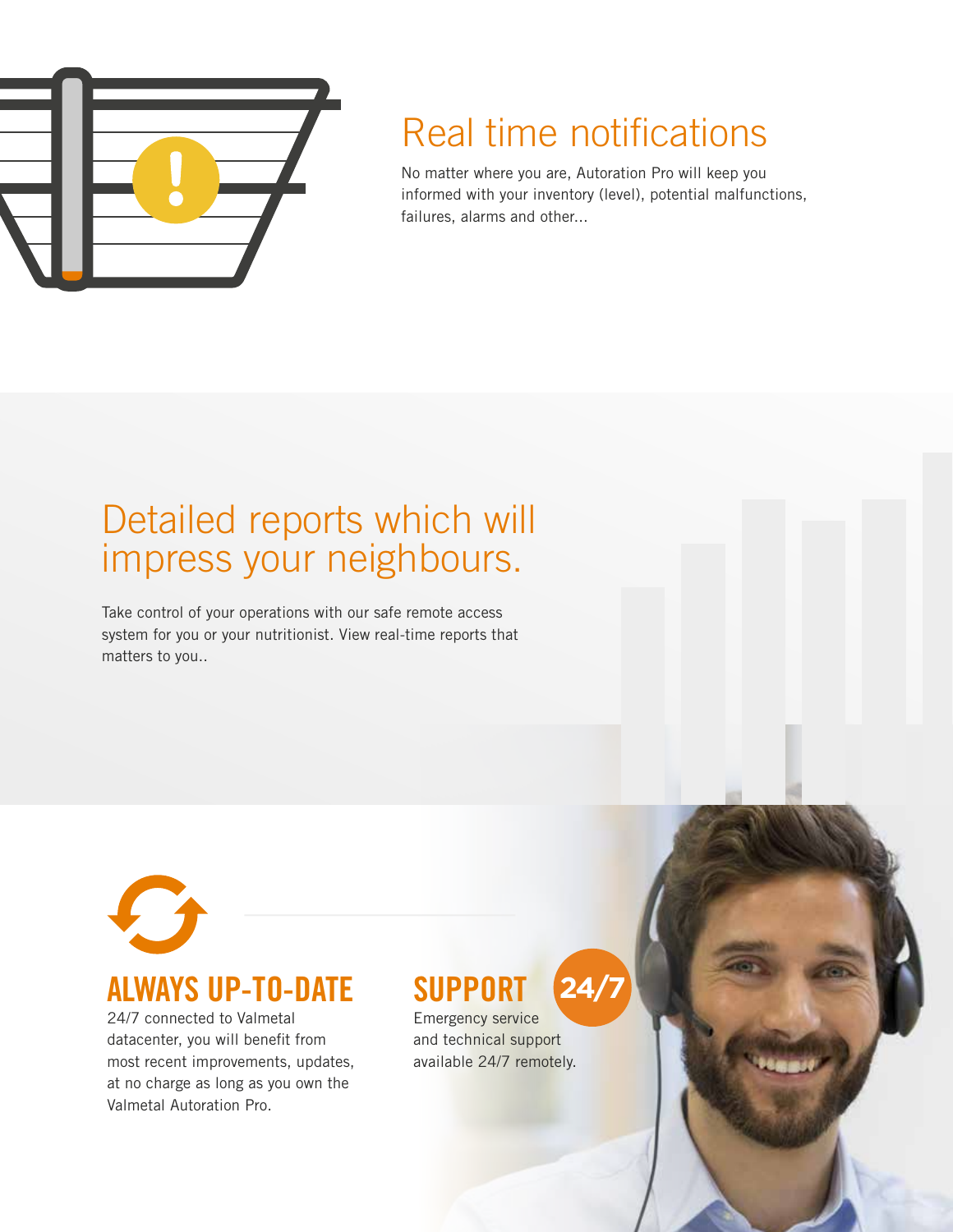|                                | <b>C MATTRIAN</b>       |                        | ۰<br><b>EGIPTIER</b> | ่<br><b>MARINER</b> | acuted.           | 办<br><b>ISLAND</b> |                    | ٥<br><b>ALCOHOL</b> | ۰<br>mi          | 奎<br>and in     | 菌<br><b>MAY</b> | ⋇<br>smaa       | ş,<br><b>Side of</b> |
|--------------------------------|-------------------------|------------------------|----------------------|---------------------|-------------------|--------------------|--------------------|---------------------|------------------|-----------------|-----------------|-----------------|----------------------|
|                                | <b>REGIMLE</b>          |                        |                      |                     |                   |                    |                    |                     |                  |                 |                 | SAIR            |                      |
| ∃                              |                         | ¢                      |                      |                     |                   |                    |                    | RECIPE + 3          |                  |                 |                 | ×               |                      |
|                                |                         | <b>Ingredient name</b> |                      |                     | <b>Bry Walter</b> | 出版                 | <b>KEXIMA</b><br>٠ |                     |                  | <b>Carlians</b> |                 | ы.              |                      |
| ä                              | <b>Hilld</b>            |                        |                      |                     | <b>MUSE</b>       | <b>Kale</b>        | A34                | 1,181               | ena              |                 |                 | 1,300           |                      |
|                                | <b>FIGH</b>             |                        |                      |                     | 46,95             | 3,262              | <b>KALL</b>        |                     |                  |                 |                 | it.link         |                      |
| и                              | <b>Folde</b>            |                        |                      |                     | 96.00             | KJM                | Kata               |                     |                  |                 |                 | <b>Can</b>      |                      |
| $-0.00000$                     | <b>Paline</b><br>market |                        |                      |                     | MUSE              | A.Mr.              | 4.Kd               |                     |                  |                 |                 | 1,310<br>$\sim$ |                      |
| $^{18}$                        | <b>HORA</b>             |                        |                      |                     | <b>BLM</b>        | 3,188              | Ud.                | $-1.198$ $-1$       |                  |                 |                 | 3,381<br>œ      |                      |
| u                              | C MAIDA                 |                        |                      |                     | 34,103            | 4,268              | 4.32               |                     |                  |                 |                 | K.ate           |                      |
| ×                              | <b>TEEM</b>             |                        |                      |                     | <b>WUM</b>        | Kitt               | <b>KIG</b>         | ×                   | <b>THE VALUE</b> |                 |                 | <b>Auto</b>     |                      |
| $^{14}$<br>-                   | <b>INGLA</b>            |                        |                      |                     | <b>BOAT</b>       | 1,168              | <b>AAL</b>         |                     |                  |                 |                 | 3,350<br>--     |                      |
| $\overline{a}$<br><b>STATE</b> | suns.                   |                        |                      |                     | 86,95             | KJAK               | Kini               |                     |                  |                 |                 | ARK             |                      |
| 198                            | <b>Paint</b>            |                        |                      |                     | 累度                | AJAH               | KA1                |                     |                  |                 |                 | 3,210           |                      |
| $\overline{a}$                 | <b>FEEDS</b>            |                        |                      | $-46.86$            |                   | 1,252              | 434                |                     |                  |                 |                 | 6,04            |                      |
| <b>B</b>                       | <b>FIGHT</b>            |                        |                      |                     | <b>PLID</b>       | 1,769              | 1,62               |                     |                  |                 |                 | ir (mm)         |                      |
| is                             | rents.                  |                        |                      | <b>MUNI</b>         |                   | <b>SJAP</b>        | 'Alan              |                     |                  |                 |                 | 1,213           |                      |

## New features

- Conveyor belt defrost feature
- Maintenance planning (with reminders sent by SMS, e-mails, etc)
- Cumulative ingredients data
- Communication system by email
- Debugging, update or maintenance done remotely
- Secure VPN Connection (with automatic disconnect)
- 24V emergency power supply (to protect data)
- 240V surge protection
- And much more...

### A wide range of equipment available

Valmetal is the only equipment manufacturer designing its own automation software. Working with the Autoration Pro, it is entering a large family, with only one interlocutor.









SILO UNLOADERS





FEEDER ROBOTS

AND MUCH MORE... INCLUDING YOUR EXISTING EQUIPMENT.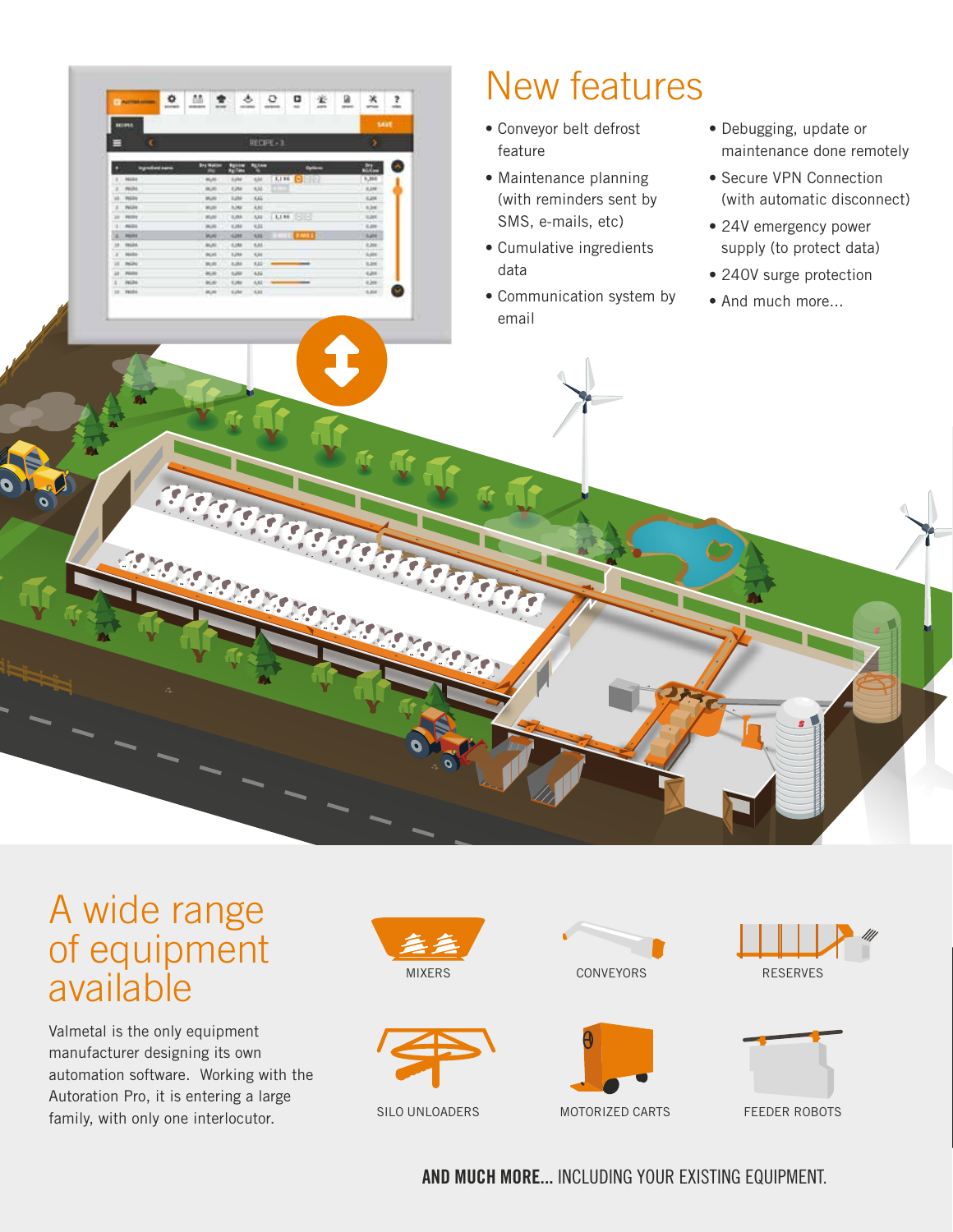

*I believe that robotic feeding is essential to nowadays farm's efficiency. While improving the quality of life of my family, the investment pays for itself. Best payback ever.*

Jasmin Théberge Junique Farm inc. Normandin, Qc, Canada

They tested the Autoration *Thank to this investment, I save at least 2 hours of work per day. With the Autoration, I have been able to lower my expenses in grains and concentrates by 25%.*

> Alexandre Ponton Ponton Farm Sherbrooke, QC, Canada

*Autoration helps me save a lot of time. I can do plenty other tasks while the system is working for me.*

> Jeremy Sheurwater Sheurleena Farm Ltd. Teeswater, ON, Canada